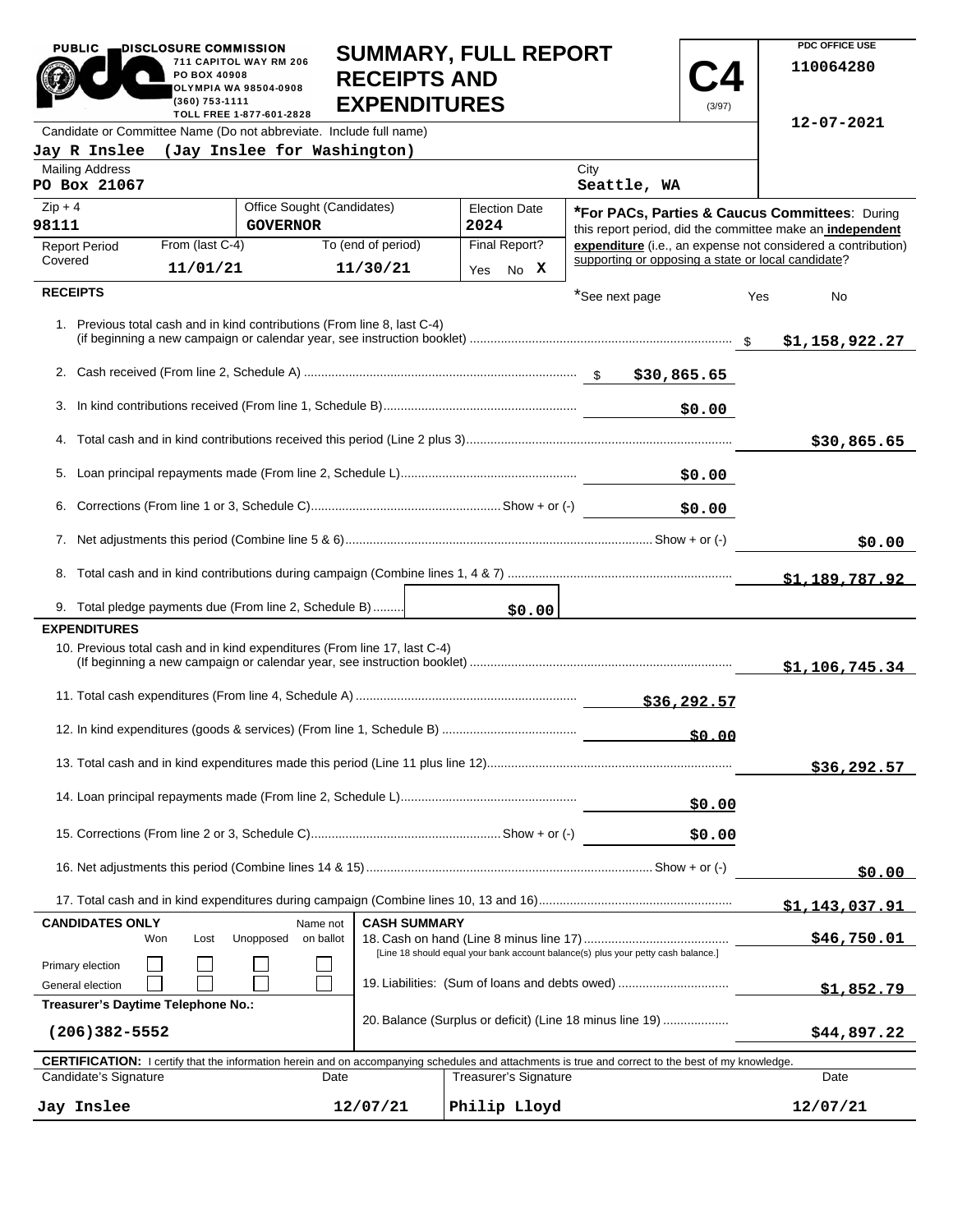## **CASH RECEIPTS AND EXPENDITURE**



Candidate or Committee Name (Do not abbreviate. Use full name.)

| Jay R Inslee (Jay Inslee for Washington) |                             |                          |        |                                                                                                                             | 11/01/21                   | 11/30/21       |
|------------------------------------------|-----------------------------|--------------------------|--------|-----------------------------------------------------------------------------------------------------------------------------|----------------------------|----------------|
|                                          |                             |                          |        | 1. CASH RECEIPTS (Contributions) which have been reported on C3. List each deposit made since last C4 report was submitted. |                            |                |
| Date of deposit                          |                             | Amount   Date of deposit | Amount | Date of deposit                                                                                                             | Amount                     | Total deposits |
| 11/04/2021                               | $$12,319.65$   $11/16/2021$ |                          |        | $$6,549.50 \mid 11/23/2021$                                                                                                 | \$2,958.70                 |                |
| 11/10/2021                               |                             | \$170.00 11/18/2021      |        | $$280.00$   11/26/2021                                                                                                      | \$2,962.00                 |                |
| 11/10/2021                               |                             | \$960.00 11/23/2021      |        | $$75.00$ See attached                                                                                                       |                            |                |
| 2. TOTAL CASH RECEIPTS                   |                             |                          |        |                                                                                                                             | Enter also on line 2 of C4 | \$30,865.65    |

**CODES FOR CLASSIFYING EXPENDITURES**: If one of the following codes is used to describe an expenditure, no other description is generally needed. The exceptions are:

- 1) If expenditures are in-kind or earmarked contributions to a candidate or committee or independent expenditures that benefit a candidate or committee, identify the candidate or committee in the Description block;
- 2) When reporting payments to vendors for travel expenses, identify the traveler and travel purpose in the Description block; and

3) If expenditures are made directly or indirectly to compensate a person or entity for soliciting signatures on a statewide initiative or referendum petition, use code "V" and provide the following information on an attached sheet: name and address of each person/entity compensated, amount paid each during the reporting period, and cumulative total paid all persons to date to gather signatures.

> CODE DEFINITIONS ON NEXT PAGE

- C Contributions (monetary, in-kind & transfers)
- I Independent Expenditures
- L Literature, Brochures, Printing
- B Broadcast Advertising (Radio, TV)
- N Newspaper and Periodical Advertising
- O Other Advertising (yard signs, buttons, etc.)
- V Voter Signature Gathering
- P Postage, Mailing Permits
- 
- S Surveys and Polls
- F Fundraising Event Expenses
- T Travel, Accommodations, Meals

Report Date

**2**

- M Management/Consulting Services
- W Wages, Salaries, Benefits G - General Operation and Overhead

- **3. EXPENDITURES**
	- a) Expenditures of \$50 or less, including those from petty cash, need not be itemized. Add up these expenditures and show the total in the amount column on the first line below..
	- b) Itemize each expenditure of more than \$50 by date paid, name and address of vendor, code/description, and amount.
	- c) For each payment to a candidate, campaign worker, PR firm, advertising agency or credit card company, attach a list of detailed expenses or copies of receipts/invoices supporting the payment.

| Date Paid | Vendor or Recipient<br>(Name and Address)                              | Code | Purpose of Expense<br>and/or Description                          | Amount     |
|-----------|------------------------------------------------------------------------|------|-------------------------------------------------------------------|------------|
| N/A       | Expenses of \$50 or less                                               | N/A  | N/A                                                               | \$168.39   |
| 11/03/21  | <b>ACTBLUE</b><br>PO Box 382110<br>Cambridge, MA 02238-2110            |      | Credit Card Processing                                            | \$506.88   |
| 11/01/21  | AK Consulting LLC<br>603 Stewart St, Ste 819<br>Seattle, WA 98101-1229 |      | Consulting                                                        | \$8,100.00 |
| 11/09/21  | Alaska Airlines<br>19300 International Blvd<br>Seatac, WA 98188-5304   |      | Paid to Tracy Newman.<br>Airfare for Tracy Newman to<br>Seattle   | \$159.40   |
| 11/09/21  | Alaska Airlines<br>19300 International Blvd<br>Seatac, WA 98188-5304   |      | Paid to Tracy Newman.<br>Membership for campaign<br>travel        | \$350.00   |
| 11/09/21  | American Airlines<br>19300 International Blvd<br>Seatac, WA 98188-5304 |      | Paid to Tracy Newman.<br>Airfare for Tracy Newman to<br>Chicago   | \$274.40   |
| 11/09/21  | Delta Airlines<br>PO Box 20706<br>Atlanta, GA 30320-6001               |      | Paid to Tracy Newman.<br>Airfare for Jay Inslee to<br>Chicago R/T | \$426.80   |
|           |                                                                        |      | $Total from attached$ $0.9886$ $0.726$ $306$ $70$                 |            |

4. TOTAL CASH EXPENDITURES **EXAMPLE 12** ON STATE 11 OF C4 \$

l otal from attached pages \$ **\$26,306.70 \$36,292.57**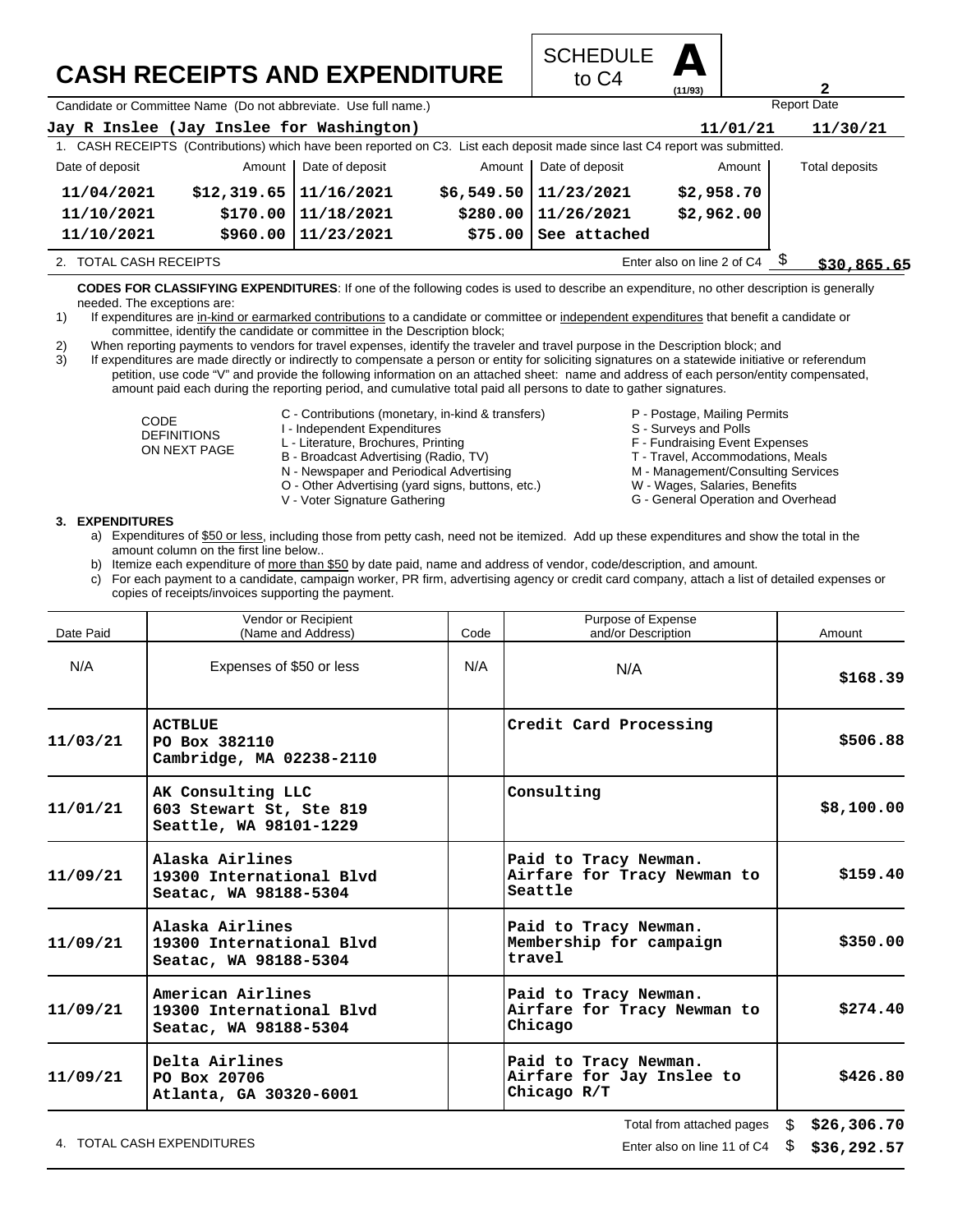### **EXPENDITURES CONTINUATION SHEET (Attachment to Schedule A)**

Candidate or Committee Name (Do not abbreviate. Use full name.)

**Page 3** Report Date

 **Jay R Inslee (Jay Inslee for Washington) 11/01/21 11/30/21**  $11/30/21$ 

| Date Paid | <b>Vendor or Recipient</b><br>(Name and Address)                   | Code | <b>Purpose of Expense</b><br>and/or Description               | Amount     |
|-----------|--------------------------------------------------------------------|------|---------------------------------------------------------------|------------|
| 11/09/21  | Hotel Monaco<br>700 F St NW<br>Washington, DC 20004-1602           |      | Paid to Tracy Newman.<br>Lodging                              | \$383.74   |
| 11/04/21  | Mercato Ristorante<br>111 Market St NE<br>Olympia, WA 98501-1008   |      | Paid to Aisling Kerins.<br>Event Catering                     | \$534.49   |
| 11/04/21  | Microsoft<br>1 Microsoft Way<br>Redmond, WA 98052-8300             |      | Paid to Bank of America<br>Credit Card. Email/Data<br>Service | \$181.92   |
| 11/03/21  | Newman Partners<br>712 35th Ave<br>Seattle, WA 98122-5204          |      | Fundraising Fees                                              | \$8,100.00 |
| 11/04/21  | NGP VAN Inc.<br>PO Box 392264<br>Pittsburgh, PA 15251-9264         |      | Paid to Bank of America<br>Credit Card. Database              | \$1,488.38 |
| 11/09/21  | Peninsula Hotel<br>108 E Superior St<br>Chicago, IL 60611-2508     |      | Paid to Tracy Newman. Meals                                   | \$266.22   |
| 11/30/21  | PMA Direct Marketing<br>22404 66th Ave S<br>Kent, WA 98032-4843    |      | Direct Mailing<br>Printing/Postage (7676)                     | \$4,113.89 |
| 11/01/21  | Seattle CFO LLC<br>PO Box 21961<br>Seattle, WA 98111-3961          |      | Accounting/Compliance                                         | \$2,000.00 |
| 11/15/21  | Trilogy Interactive<br>PO Box 4177<br>Mountain View, CA 94040-0177 |      | Hosting & CMS                                                 | \$500.00   |
| 11/15/21  | Trilogy Interactive<br>PO Box 4177<br>Mountain View, CA 94040-0177 |      | Hub+Accoustic CRM                                             | \$3,500.00 |
| 11/15/21  | Trilogy Interactive<br>PO Box 4177<br>Mountain View, CA 94040-0177 |      | GoDaddy.com: Domain Renewals                                  | \$396.55   |
| 11/15/21  | Trilogy Interactive<br>PO Box 4177<br>Mountain View, CA 94040-0177 |      | Technology Consulting                                         | \$4,000.00 |

Page Total  $\frac{\$}{25,465.19}$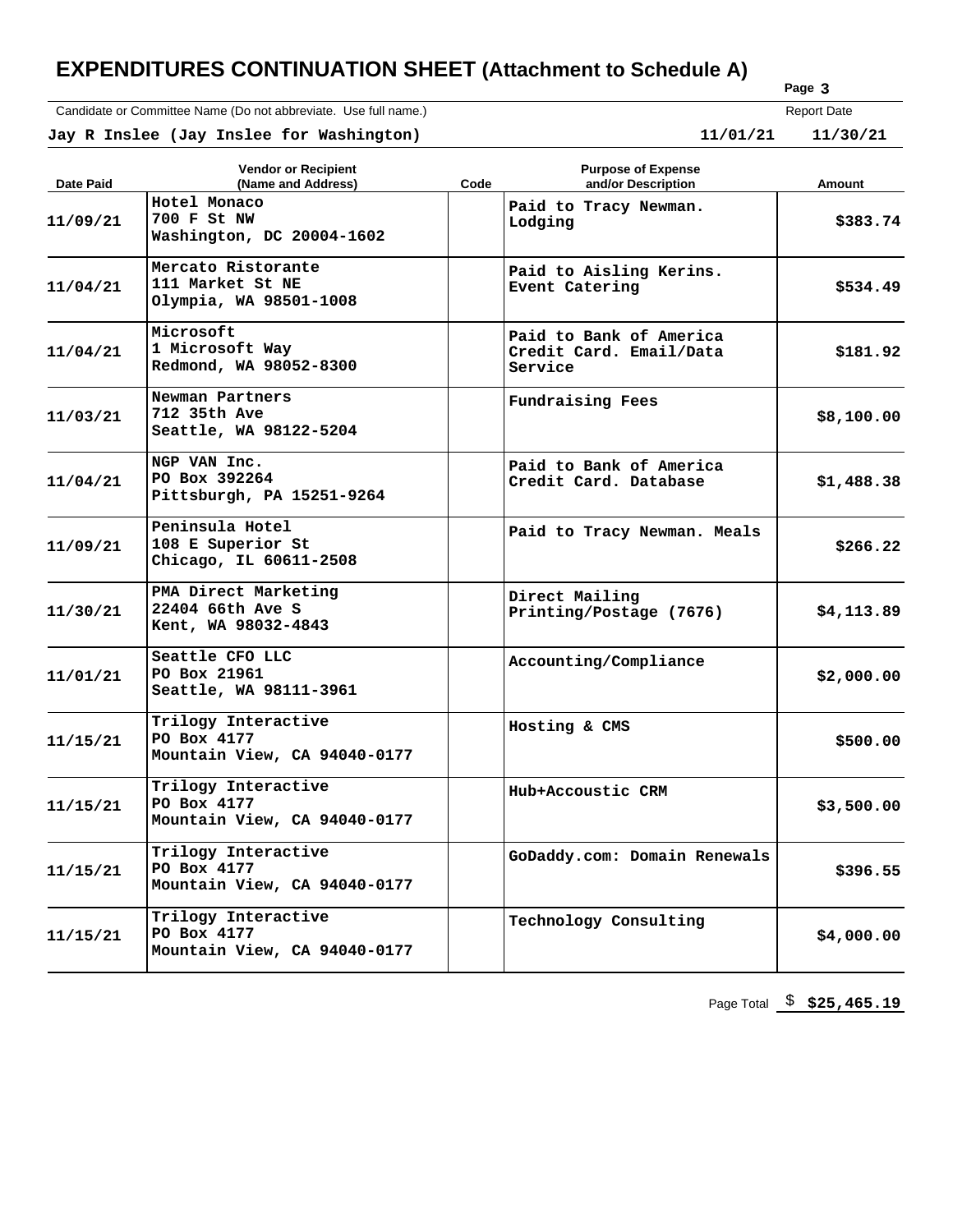### **EXPENDITURES CONTINUATION SHEET (Attachment to Schedule A)**

Candidate or Committee Name (Do not abbreviate. Use full name.)

| Page 4             |
|--------------------|
| <b>Report Date</b> |

 **Jay R Inslee (Jay Inslee for Washington) 11/01/21 11/30/21**  $11/30/21$ 

| <b>Date Paid</b> | <b>Vendor or Recipient</b><br>(Name and Address)           | Code | <b>Purpose of Expense</b><br>and/or Description   | Amount   |
|------------------|------------------------------------------------------------|------|---------------------------------------------------|----------|
| 11/09/21         | Uber<br>555 Market St<br>San Francisco, CA 94105-2800      |      | Paid to Tracy Newman. Travel                      | \$55.09  |
| 11/09/21         | Uber<br>555 Market St<br>San Francisco, CA 94105-2800      |      | Paid to Tracy Newman. Travel                      | \$72.50  |
| 11/04/21         | Verizon Wireless<br>PO Box 660108<br>Dallas, TX 75266-0108 |      | Paid to Bank of America<br>Credit Card. Telephone | \$143.92 |
| 11/09/21         | Whole Foods<br>2210 Westlake Ave<br>Seattle, WA 98121-2713 |      | Paid to Tracy Newman. Event<br>Catering           | \$570.00 |
|                  |                                                            |      |                                                   |          |
|                  |                                                            |      |                                                   |          |
|                  |                                                            |      |                                                   |          |
|                  |                                                            |      |                                                   |          |
|                  |                                                            |      |                                                   |          |
|                  |                                                            |      |                                                   |          |
|                  |                                                            |      |                                                   |          |
|                  |                                                            |      |                                                   |          |

Page Total  $\frac{\$}{2}$  \$841.51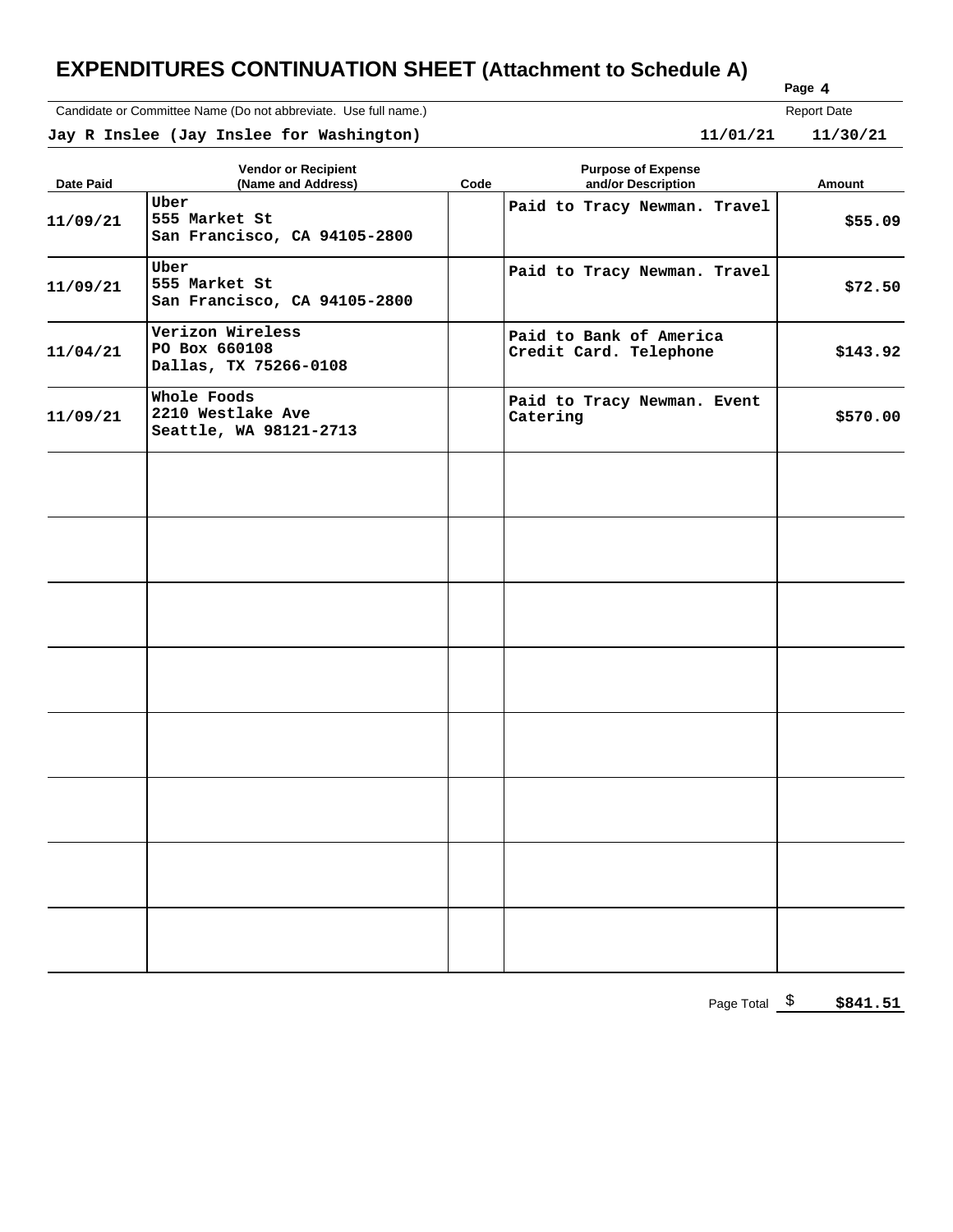**Attachment to Schedule A Additional Deposits** 

Name

**Jay R Inslee (Jay Inslee for Washington)**

| \$4,590.80<br>11/30/21 |  |  |
|------------------------|--|--|
|                        |  |  |
|                        |  |  |
|                        |  |  |
|                        |  |  |
|                        |  |  |
|                        |  |  |
|                        |  |  |
|                        |  |  |
|                        |  |  |
|                        |  |  |
|                        |  |  |
|                        |  |  |
|                        |  |  |
|                        |  |  |
|                        |  |  |
|                        |  |  |
|                        |  |  |
|                        |  |  |
|                        |  |  |
|                        |  |  |
|                        |  |  |
|                        |  |  |
|                        |  |  |
|                        |  |  |
|                        |  |  |
|                        |  |  |
|                        |  |  |
|                        |  |  |
|                        |  |  |
|                        |  |  |
|                        |  |  |
|                        |  |  |
|                        |  |  |
|                        |  |  |
|                        |  |  |
|                        |  |  |
|                        |  |  |
|                        |  |  |
|                        |  |  |